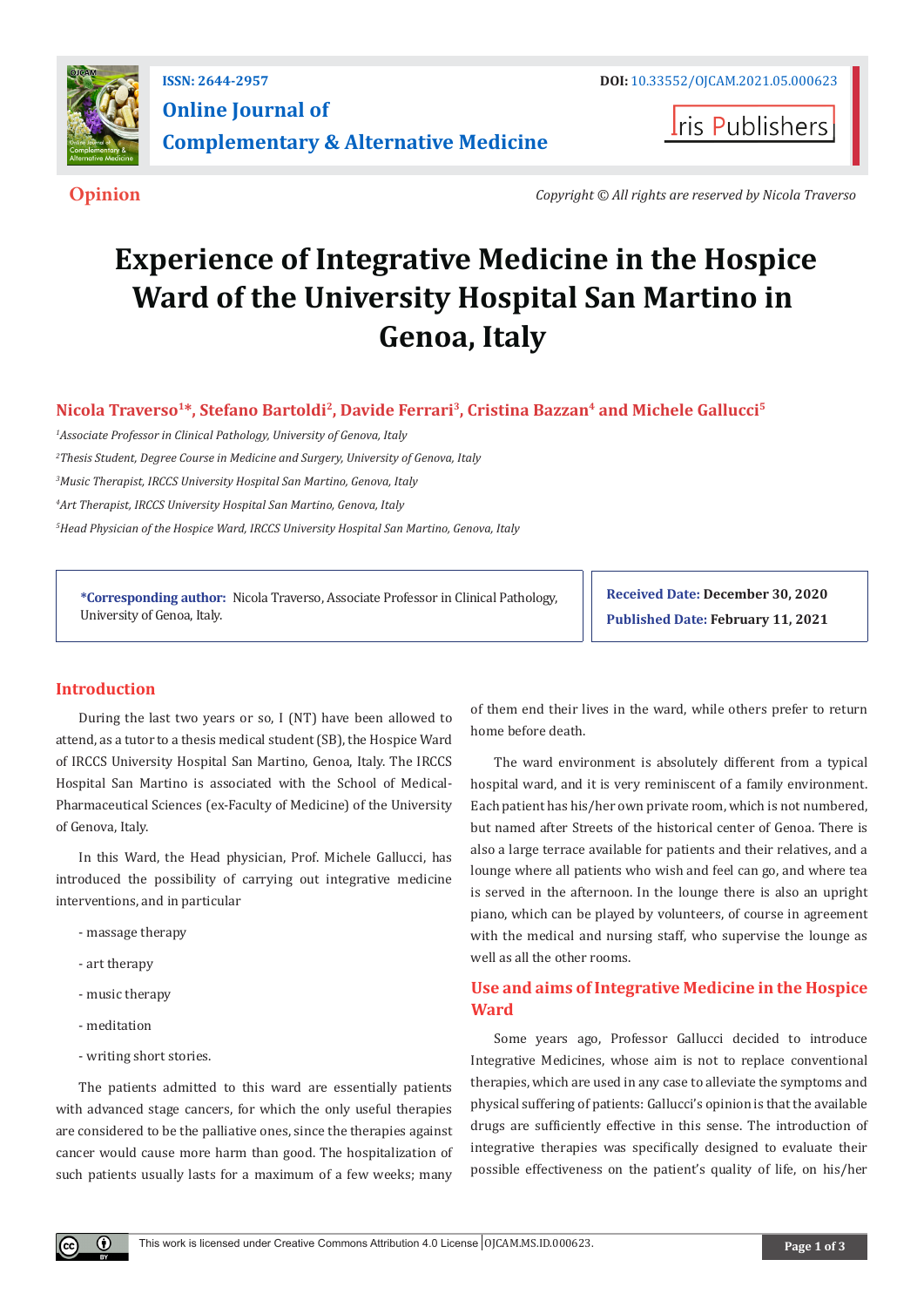acceptance of the disease, on the self-awareness of the near end of life and to observe whether these therapies are able to allow patients to fill with more intense meaning their last weeks of life. More specifically, reporting the words of the research protocol: "The patient, thanks to integrative therapies, explores his/her own condition and expresses his/her life experiences, becomes more aware of his/her own body and its complex balances. The general objectives are to improve the quality of life and well-being of patients, reducing the divergence between their expectations and what is really happening; to give shape to one's existence and continue to build one's life plan".

## **Organization of work and Integrative Medicine in the Ward**

The ward holds plenary staff meetings about weekly, which my medical student and I have occasionally been able to attend. In these meetings, the head physician professor Gallucci plays the role of coordinator and stimulator of the discussion, but he is "primus inter pares" with respect to all the other participants, whether they are doctors, nurses, doctors in training, integrative therapists or guests.

The objective of the meetings is to make a point not only on the clinical progress of patients and the situation in the ward, but also to discuss the Integrative Medicine interventions that were carried out during that week.

It must be remembered that not all patients are eligible for Integrative Therapy, and sometimes even some eligible patients do not accept the intervention of the integrative therapist. The patient's specific sensitivity to each of the proposed integrative therapies must also be taken into consideration.

#### **Opinion of the Staff on Integrative Medicine**

Even though the number of patients accepted is small (the ward welcomes about ten patients at a time), and therefore it is difficult to obtain significant statistics, the members of the staff meetings claim to observe a positive effect of integrative therapies on patients; this effect can be different from patient to patient, and can consist in a better compliance with the therapies that the medical and health staff prescribe or administer to them, in an improvement of the acceptance of their condition, or even in a better acceptance of the conscience that life is coming to its end. A further often observed benefit is that the patient establishes a less medicalized relationship with the integrative therapist and is more inclined to reveal to the integrative therapist aspects of him/herself that seem to be more difficult to reveal to medical or healthcare staff.

#### **Some Interesting Cases and Possible Interpretation**

Personally, I have observed some cases that I considered of particular interest.

a) A patient followed the Story Composition Therapy and

wrote a short story, which represented for him the awareness of having left a last sign of his existence. This experience made it possible for him to face death in a more serene way, with the conviction that he could continue to live beyond his death through the words of this story.

b) During a Music Therapy session, another patient evoked an image of calm waves gently crashing on a sandy shore. The patient also gave a title to this image, as if it were a painting: "Spring".

I believe that the evoked images can be comparable to unconscious images that can emerge during psychotherapy sessions. Here, we are faced with a limbo, a border between land and sea, which could be the representation of the border between life and death. But it can also be the representation of the moment of birth, with the detachment from the amniotic fluid, represented by the gentle water waves. We could therefore suggest that the patient evokes her close death as a possible rebirth, in an environment of calm and tranquility, and therefore we could perhaps conclude that the patient is able to visualize her near future, unfortunately inauspicious, with relative peace of mind.

It can also be noted that in this case, art therapy and music therapy interact.

c) A third interesting case was that of a patient who, during a Music Therapy session, evoked the image of a village on which the snow fell gently; she looked up and saw that it was the full moon literally snowing from the sky.

It is obviously a surreal image, and therefore most likely evoked from the unconscious of the patient. It is night, but the moon is full, and we know that this can give a peaceful brightness to the world, sometimes clearer and more significant than blinding sunlight. The Moon, perhaps a celestial mirror of the Great Mother Earth, dispenses a cloud of tranquility, a blanket of serenity on the village below, which awaits its destiny.

Also, in this case, we can sense the patient's ability or need to give a meaning of peace and calm to her destiny. In the embrace of the Great Mother, the patient seems to feel a security that will probably help her in the moment of her death.

#### **Conclusion and Limitations**

Of course, it should be noted that each interpretation would require longer times and numerous sessions to be confirmed, but, unfortunately, in the conditions of the patients of the Hospice, this possibility does not exist, due to the terminal condition of the patients.

Therefore, one of the objectives of Integrative Medicine activities could be that of approximating the goals that psychotherapy could achieve in much longer periods of time, unfortunately not available for this kind of patients.